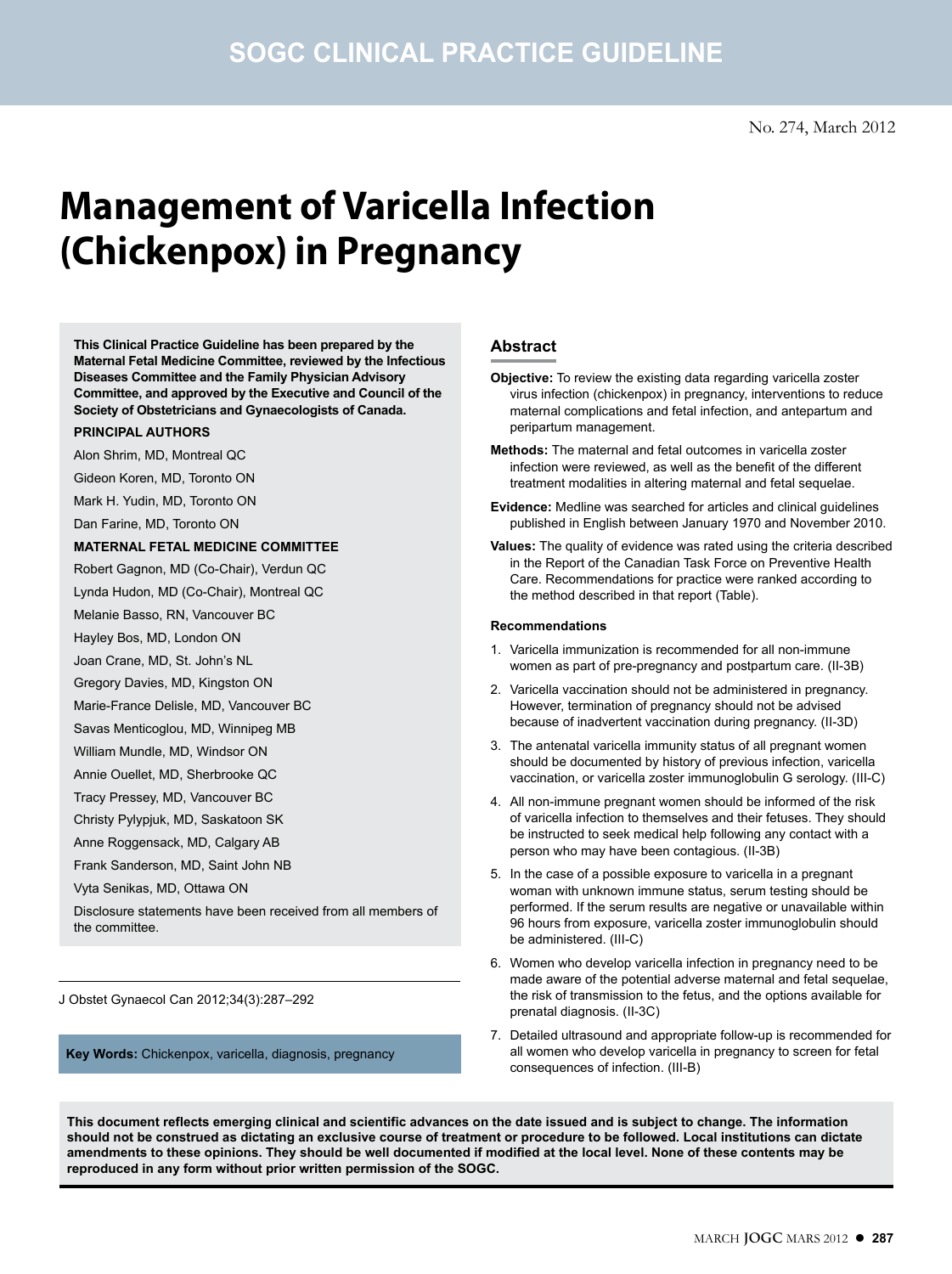- 8. Women with significant (e.g., pneumonitis) varicella infection in pregnancy should be treated with oral antiviral agents (e.g., acyclovir 800 mg 5 times daily). In cases of progression to varicella pneumonitis, maternal admission to hospital should be seriously considered. Intravenous acyclovir can be considered for severe complications in pregnancy (oral forms have poor bioavailability). The dose is usually 10 to 15 mg/kg of BW or 500 mg/m<sup>2</sup> IV every 8 h for 5 to 10 days for varicella pneumonitis, and it should be started within 24 to 72 h of the onset of rash. (III-C)
- 9. Neonatal health care providers should be informed of peripartum varicella exposure in order to optimize early neonatal care with varicella zoster immunoglobulin and immunization. (III-C) Varicella zoster immunoglobulin should be administered to neonates whenever the onset of maternal disease is between 5 days before and 2 days after delivery. (III-C)

## **INTRODUCTION**

Varicella zoster virus is a highly contagious DNA virus of the herpes family. It is transmitted by respiratory droplets and by direct personal contact with vesicular fluid. The primary infection is characterized by fever, malaise, and a pruritic rash that develops into crops of maculopapules, which become vesicular and crust over before healing. The incubation period lasts 10 to 21 days, and the disease is infectious 48 hours before the rash appears and continues to be infectious until the vesicles crust over.<sup>1</sup>

Chickenpox (or primary VZV infection) is a common childhood disease. In this population it usually causes mild infection, and mortality rates in the United States are as low as 0.4 per 1 million population.2 It is estimated that  $> 90\%$  of the antenatal population are seropositive for VZV IgG antibody<sup>3</sup> and therefore almost invariably immune to infection. Because of this high frequency of immunity, contact with chickenpox among pregnant women rarely results in primary maternal VZV infection, which is estimated to complicate up to 2 to 3 of every 1000 pregnancies.4 Therefore in Canada, with about 350 000 pregnancies per year,<sup>5</sup> 700 to 1050 cases of chickenpox in pregnant women are expected to occur annually.

Following the primary infection, the virus may remain dormant in sensory nerve root ganglia but can be reactivated to cause a vesicular erythematous skin rash in a dermatomal distribution known as herpes zoster or shingles. As shingles in pregnancy is not associated with viremia and does not appear to cause fetal sequelae, it is not discussed in these guidelines.

#### **ABBREVIATIONS**

| IgG         | immunoglobulin G                |
|-------------|---------------------------------|
| <b>VZIG</b> | varicella zoster immunoglobulin |
| V7V         | varicella zoster virus          |

**POSSIBLE SEQUELAE OF VARICELLA INFECTION IN PREGNANCY: MATERNAL**

The mortality rate for chickenpox increases with age. Thus in early adulthood it is associated with mortality rate that is 15 times higher than the childhood mortality rate.<sup>6</sup> According to the Centers for Disease Control and Prevention, the case fatality rate increases from 2.7 per 100 000 persons aged 15 to 19 years, to 25.2 per 100 000 persons aged 30 to 39.7 Mortality rates are higher in pregnant women than in nonpregnant adults, and death usually results from respiratory disease. It is estimated that 5% to 10% of pregnant women with varicella infection develop pneumonitis.<sup>8</sup> Risk factors for the development of varicella pneumonitis in pregnancy include cigarette smoking and  $> 100$  skin lesions.<sup>9</sup> Most of the complications of adult chickenpox, such as pneumonitis occur on day 4 or later.<sup>10</sup> In one prospective study,<sup>11</sup> 12 out 21 pregnant patients who were diagnosed with varicella pneumonitis and treated with acyclovir in the second or third trimester of pregnancy required intubation and mechanical ventilation. The strongest correlate with maternal death was onset of disease in the third trimester, with no deaths among the second-trimester subjects.

# **POSSIBLE SEQUELAE OF VARICELLA INFECTION IN PREGNANCY: FETAL**

Fetal effects of varicella can manifest as either congenital varicella syndrome (embryopathy) or neonatal varicella (no embryopathy, but chickenpox infection within the first 10 days of life). Since the first described cases in 1947, the overall number of neonates that have been reported to have congenital varicella syndrome is as low as 41 per year in the United States, 4 per year in Canada, and 7 per year in the United Kingdom and Germany.12,13 Maternal varicella during the first half of pregnancy may cause congenital malformations or deformations by transplacental infection. Some of these manifestations include chorioretinitis, cerebral cortical atrophy, hydronephrosis, and cutaneous and bony leg defects, often presenting as a partial limb reduction.<sup>14</sup> Rates of infection are approximately 0.4% before 13 weeks and 2% between 13 and 20 weeks.4,15 In a systematic review by the Motherisk program (Canadian data), with all available cohort studies, the risk was 0.7% in the first trimester, 2% in the second, and 0% in the third trimester.16 In most of the cohorts, there was no clinical evidence of congenital varicella embryopathy after 20 weeks' gestation.<sup>17</sup> Yet, Tan and Koren reviewed the literature and identified 9 case reports of fetal varicella syndrome occurring in weeks 21 to 28 of gestation.12 In 8 out of these 9 cases there were serious adverse effects in the central nervous system, an incidence as high as the rates of central nervous system involvement in earlier trimesters.13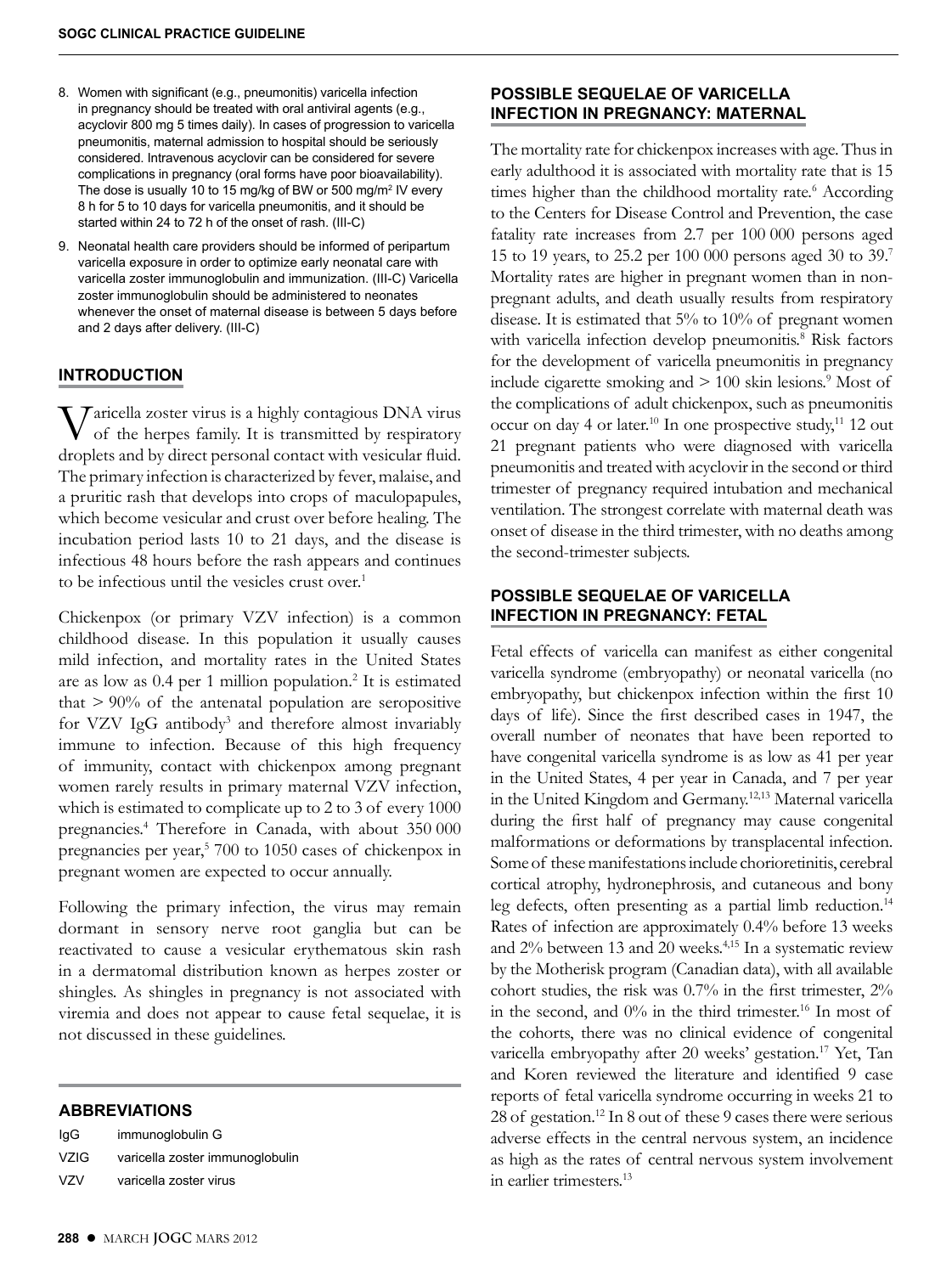#### **Key to evidence statements and grading of recommendations, using the ranking of the Canadian Task Force on Preventive Health Care**

| Quality of evidence assessment*                                                                                                                         |                                                                                                                                                               |    | Classification of recommendations+                                                                                                                                                                   |  |
|---------------------------------------------------------------------------------------------------------------------------------------------------------|---------------------------------------------------------------------------------------------------------------------------------------------------------------|----|------------------------------------------------------------------------------------------------------------------------------------------------------------------------------------------------------|--|
| Ŀ.                                                                                                                                                      | Evidence obtained from at least one properly randomized<br>controlled trial                                                                                   |    | A. There is good evidence to recommend the clinical preventive action                                                                                                                                |  |
|                                                                                                                                                         | II-1: Evidence from well-designed controlled trials without<br>randomization                                                                                  |    | B. There is fair evidence to recommend the clinical preventive action                                                                                                                                |  |
|                                                                                                                                                         | II-2: Evidence from well-designed cohort (prospective or<br>retrospective) or case-control studies, preferably from<br>more than one centre or research group |    | C. The existing evidence is conflicting and does not allow to make a<br>recommendation for or against use of the clinical preventive action;<br>however, other factors may influence decision-making |  |
| II-3:                                                                                                                                                   | Evidence obtained from comparisons between times or<br>places with or without the intervention. Dramatic results in                                           |    | D. There is fair evidence to recommend against the clinical preventive action                                                                                                                        |  |
|                                                                                                                                                         | uncontrolled experiments (such as the results of treatment with<br>penicillin in the 1940s) could also be included in this category                           | Е. | There is good evidence to recommend against the clinical preventive<br>action                                                                                                                        |  |
| III:                                                                                                                                                    | Opinions of respected authorities, based on clinical experience,<br>descriptive studies, or reports of expert committees                                      |    | There is insufficient evidence (in quantity or quality) to make<br>a recommendation; however, other factors may influence<br>decision-making                                                         |  |
| *The quality of evidence renorted in these quidelines has been adapted from The Evaluation of Evidence criteria described in the Canadian Task Eorce on |                                                                                                                                                               |    |                                                                                                                                                                                                      |  |

\*The quality of evidence reported in these guidelines has been adapted from The Evaluation of Evidence criteria described in the Canadian Task Force on Preventive Health Care. 36

†Recommendations included in these guidelines have been adapted from the Classification of Recommendations criteria described in the Canadian Task Force on Preventive Health Care. 36

Findings that can be seen on ultrasound include musculoskeletal abnormalities seen as asymmetric limb shortening or malformations, chest wall malformations, intestinal and hepatic echogenic foci, intrauterine growth restriction, polyhydramnios, fetal hydrops, or fetal demise. Cerebral anomalies documented with ultrasound include ventriculomegaly, hydrocephalus, microcephaly with polymicrogyria, and porencephaly. Congenital cataract and microphthalmos are the most common ocular lesions but are not readily visible on ultrasound.18 In most of the relevant studies, ultrasound findings suggestive of congenital varicella syndrome were detected in the majority of the affected fetuses.19,20

# **PERIPARTUM EXPOSURE**

Exposure of the baby to the virus just before or during delivery poses a serious threat to the neonate, which may develop a fulminant neonatal infection (neonatal varicella). Rarely, these neonates can develop disseminated visceral and central nervous system disease, which is commonly fatal. Neonatal infection occurs primarily when symptoms of maternal infection occur less than 5 days before delivery to 2 days after.<sup>21</sup> This period correlates with the development of maternal IgG and is therefore too short to provide transplacental passive immunization to the fetus and neonate. When varicella zoster immune globulin is administered to the mother, 30% to 40% of newborns still develop infection; however, the number of complications is reduced.22

# **PREVENTION OF MATERNAL COMPLICATIONS**

The efficacy of antiviral therapy in treating varicella pneumonia in adults has not been uniformly established through randomized clinical trials, and its efficacy has been debated.<sup>23</sup> However, in one study, oral acyclovir was shown to be more effective than placebo in reducing the duration of fever and symptoms of varicella infection in immunocompromised children and immunocompetent adults if commenced within 24 hours of development of the rash.24,25 As a result it is generally recommended that children at high risk and adults with a substantive varicella infection (> 100 lesions) and/or respiratory co-factors should be treated with oral antivirals. Pregnant women with varicella pneumonitis should definitely be treated with oral antivirals and, if level of illness warrants, with IV antivirals.

## **PREVENTION OF INTRAUTERINE INFECTION**

# **Definition of Significant Exposure**

Direct contact exposure is defined as direct contact that lasts an hour or longer with an infectious person while indoors. Substantial exposure for hospital contacts consists of sharing the same hospital room with an infectious patient or prolonged, direct, faceto-face contact with an infectious person (e.g., health care workers). Brief contacts with an infectious person (e.g., contact with X-ray technicians or housekeeping personnel) are less likely than more prolonged contacts to result in VZV transmission.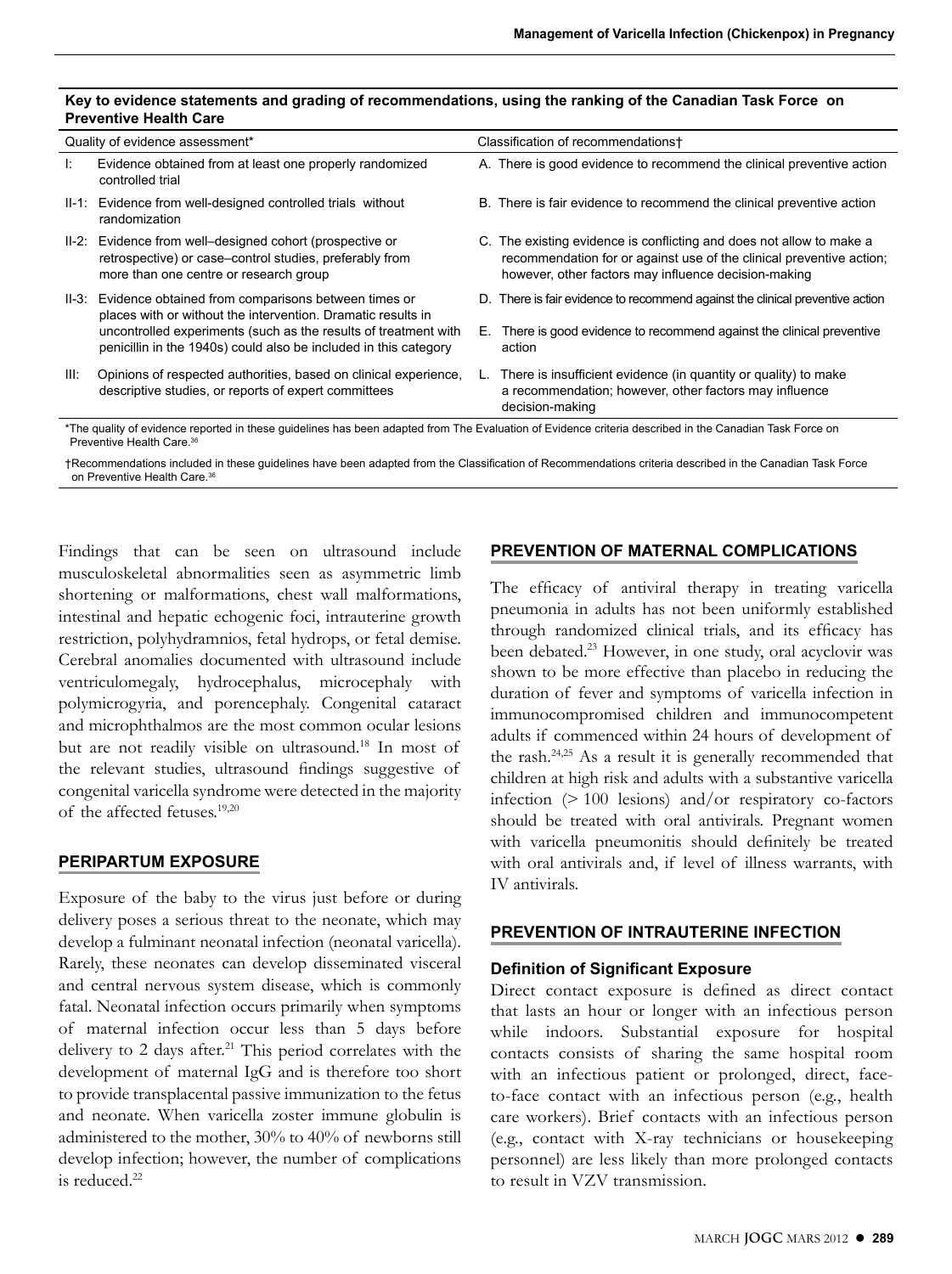Persons with continuous exposure to household members who have varicella are at greatest risk for infection.<sup>7</sup>

#### **Vaccine**

An attenuated live-virus vaccine (Varivax) was approved for use in 1995.26 Two doses, given 4 to 8 weeks apart, are recommended for adolescents  $\geq 13$  years of age and for adults with no history of varicella. This results in 97% seroconversion.27 The vaccine, however, is not recommended for pregnant women or for those within a month of pregnancy. Nevertheless, a pregnancy registry listing 362 vaccine-exposed pregnancies has reported no case of congenital varicella syndrome or other congenital malformation.28 Therefore, termination of pregnancy should not be recommended because of inadvertent vaccination during pregnancy.

## **Varicella Zoster Immunoglobulin**

As prevention is the most effective strategy for the reduction of maternal complications associated with varicella infections, immunoglobulin prophylaxis is an important objective for susceptible, exposed pregnant women.23

VZIG has been shown to lower varicella infection rates if administered within 72 to 96 hours after exposure.<sup>4</sup> The effectiveness of VZIG when given beyond the 96 hours after initial exposure has not been evaluated. Protection is estimated to extend through 3 weeks, which corresponds with the half-life of the immunoglobulin. The principal indication for the use of VZIG in pregnant women is reduction of the maternal risks of varicella infection-related complications associated with adult disease.4 If the mother does not acquire varicella infection, this eliminates risk for the neonate, but this has not been studied as an end point because of the low frequency of cases. The dose is 125 units per 10 kg given intramuscularly, with a maximum dose of 625 units. VZIG is recommended<sup>7</sup> for all susceptible pregnant women.29

To determine if an exposed pregnant woman is susceptible, a history of varicella infection should be taken, and, if this is positive, the woman can be assumed to be immune. If the history is negative and no varicella antibody testing was done in early pregnancy, antibody testing with enzymelinked immunosorbent assay or fluorescent antibody to membrane antigen should, if possible, precede use of VZIG. However, in settings where pregnant women might be tested too late and/or results may not be available quickly, using VZIG before antibody testing results are available might be practical.

The value of VZIG in averting fetal varicella is primarily in its ability to prevent maternal infection, but it may have some effect in decreasing the risk of fetal infection even in those women who go on to develop varicella. In a study of 1373 women who had varicella during pregnancy, 9 cases of congenital varicella syndrome were identified, all occurring after maternal varicella during the first 20 weeks of gestation. However, no cases of congenital varicella syndrome were reported in any of the 97 women in whom varicella occurred after post-exposure prophylaxis with anti-VZI $G<sub>1</sub><sup>4,30,31</sup>$ 

The most frequent adverse reaction following VZIG administration is local discomfort at the injection site, with pain, redness, and swelling occurring in approximately  $1\%$  of people.<sup>32</sup> Less frequent adverse events include gastrointestinal symptoms, malaise, headache, rash, and respiratory symptoms, which occur in approximately 0.2% of recipients. Severe events, such as angioneurotic edema and anaphylactic shock, are rare (occurring in  $\leq 0.1\%$  of recipients). Obstetrical care providers need to be aware of the availability of testing and therapy in their local environment. As both testing and therapy are time sensitive, it is important to know the turnover time for the test in local laboratories, and how to arrange VZIG administration. As VZIG is a blood product, patient consent is required.

# **TREATMENT**

## **Acyclovir**

Acyclovir is a synthetic nucleoside analogue that inhibits replication of human herpes viruses, including VZV. Acyclovir crosses the placenta readily and can be found in fetal tissues, cord blood as well as in the amniotic fluid. It may inhibit viral replication during maternal viremia, limiting transplacental passage of the virus.<sup>33,34</sup>

## **Safety**

Data published since acyclovir became available do not indicate increased adverse effects related to its use in pregnancy.35

## **Efficacy**

When compared with placebo, oral acyclovir reduces the duration of fever and symptoms of varicella infection in immunocompromised children and immunocompetent adults if commenced within 24 hours of development of the rash.24,25 In instances of serious, viral-mediated complications (e.g., pneumonitis), the American Academy of Pediatrics states that intravenous acyclovir should be considered.7 It is not given as prophylaxis to exposed women during pregnancy.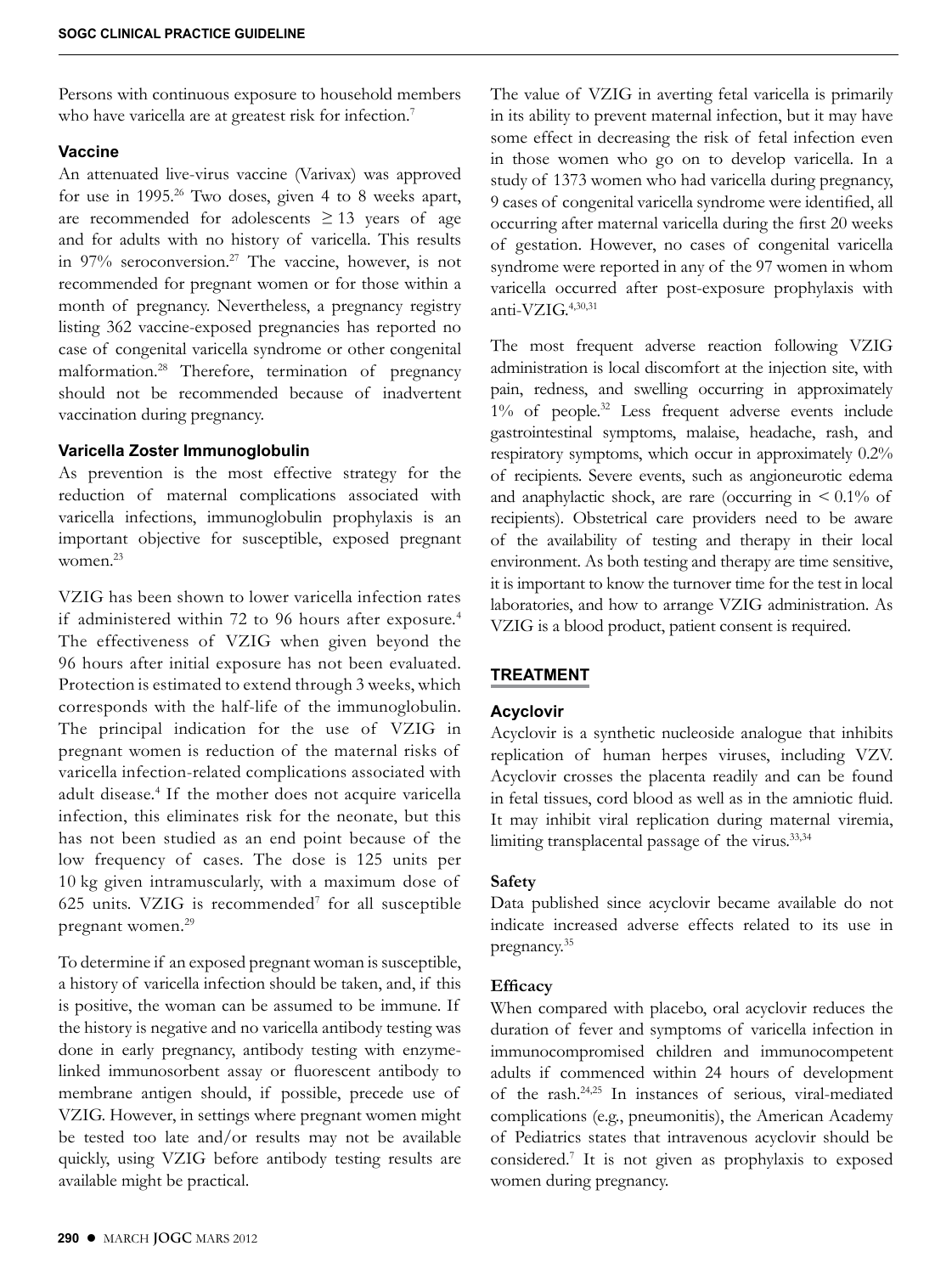## **Recommendations**

- 1. Varicella immunization is recommended for all non-immune women as part of pre-pregnancy and postpartum care. (II-3B)
- 2. Varicella vaccination should not be administered in pregnancy. However, termination of pregnancy should not be advised because of inadvertent vaccination during pregnancy. (II-3D)
- 3. The antenatal varicella immunity status of all pregnant women should be documented by history of previous infection, varicella vaccination, or varicella zoster immunoglobulin G serology. (III-C)
- 4. All non-immune pregnant women should be informed of the risk of varicella infection to themselves and their fetuses. They should be instructed to seek medical help following any contact with a person who may have been contagious. (II-3B)
- 5. In the case of a possible exposure to varicella in a pregnant woman with unknown immune status, serum testing should be performed. If the serum results are negative or unavailable within 96 hours from exposure, varicella zoster immunoglobulin should be administered. (III-C)
- 6. Women who develop varicella infection in pregnancy need to be made aware of the potential adverse maternal and fetal sequelae, the risk of transmission to the fetus, and the options available for prenatal diagnosis. (II-3C)
- 7. Detailed ultrasound and appropriate follow-up is recommended to all women who develop varicella in pregnancy to screen for fetal consequences for infection. (III-B)
- 8. Women with significant (e.g., pneumonitis) varicella infection in pregnancy should be treated with oral antiviral agents (e.g., acyclovir 800 mg 5 times daily). In cases of progression to varicella pneumonitis, maternal admission to hospital should be seriously considered. Intravenous acyclovir can be considered for severe complications in pregnancy (oral forms have poor bioavailability). The dose is usually 10 to  $15 \text{ mg/kg}$  of BW or  $500 \text{ mg/m}^2$  IV every 8 h for 5 to 10 days for varicella pneumonitis, and it should be started within 24 to 72 h of the onset of rash. (III-C)
- 9. Neonatal health care providers should be informed of peripartum varicella exposure in order to optimize early neonatal care with varicella zoster immunoglobulin and immunization. (III-C) Varicella zoster immunoglobulin should be administered to neonates whenever the onset of maternal disease is between 5 days before and 2 days after delivery. (III-C)

## **REFERENCES**

- 1. Tyring SK. Natural history of varicella zoster virus. Semin Dermatol 1992;11:211–7.
- 2. Nguyen HQ, Jumaan AO, Seward JF. Decline in mortality due to varicella after implementation of varicella vaccination in the United States. N Engl J Med 2005; 352:450–8.
- 3. Glantz JC, Mushlin AI. Cost-effectiveness of routine antenatal varicella screening. Obstet Gynecol 1998;91:519–28.
- 4. Enders G, Miller E, Cradock-Watson J, Bolley I, Ridehalgh M. Consequences of varicella and herpes zoster in pregnancy: prospective study of 1739 cases. Lancet 1994; 343(8912):1548–51.
- 5. Statistics Canada. Births and birth rate, by province and territory. Available at: http://www40.statcan.gc.ca/101/cst01/dem004a-eng.htm. Accessed December 28, 2011.
- 6. Rouse DJ, Gardner M, Allen SJ, Goldenberg RL. Management of the presumed susceptible varicella (chickenpox)-exposed gravida: a costeffectiveness/cost-benefit analysis. Obstet Gynecol 1996;87:932–6.
- 7. Centers for Disease Control and Prevention. Prevention of varicella: recommendations of the Advisory Committee on Immunization Practices (ACIP). MMWR Recomm Rep 1996;45(RR-11):1–36.
- 8. Paryani SG, Arvin AM. Intrauterine infection with varicella-zoster virus after maternal varicella. N Engl J Med 1986;314(24):1542–6.
- 9. Harger JH, Ernest JM, Thurnau GR, Moawad A, Momirova V, Landon MB, et al. Risk factors and outcome of varicella-zoster virus pneumonia in pregnant women. J Infect Dis 2002;185:422–7.
- 10. Grose C. Varicella infection during pregnancy. Herpes 1999;6:33–7.
- 11. Smego RA Jr, Asperilla MO. Use of acyclovir for varicella pneumonia during pregnancy. Obstet Gynecol 1991;78:1112–6.
- 12. Tan MP, Koren G. Chickenpox in pregnancy: revisited. Reprod Toxicol 2006;21:410–20.
- 13. Koren G. Congenital varicella syndrome in the third trimester. Lancet 2005;366(9497):1591–2.
- 14. Andrews JI. Diagnosis of fetal infections. Curr Opin Obstet Gynecol 2004;16:163–6.
- 15. Pastuszak AL, Levy M, Schick B, Zuber C, Feldkamp M, Gladstone J, et al. Outcome after maternal varicella infection in the first 20 weeks of pregnancy. N Engl J Med 1994;330(13):901–5.
- 16. Koren G. Risk of varicella infection during late pregnancy. Can Fam Physician 2003;49:1445–6.
- 17. Chiang CP, Chiu CH, Huang YC, Lin TY. Two cases of disseminated cutaneous herpes zoster in infants after intrauterine exposure to varicellazoster virus. Pediatr Infect Dis J 1995;14:395–7.
- 18. Degani S. Sonographic findings in fetal viral infections: a systematic review. Obstet Gynecol Surv 2006;61:329–36.
- 19. Skibsted L. Abnormal fetal ultrasound findings after maternal chickenpox infection [article in Danish]. Ugeskr Laeger 2000;162(18):2546–9.
- 20. Pretorius DH, Hayward I, Jones KL, Stamm E. Sonographic evaluation of pregnancies with maternal varicella infection. J Ultrasound Med 1992;11:459–63.
- 21. Meyers JD. Congenital varicella in term infants: risk reconsidered. J Infect Dis 1974;129:215–7.
- 22. Royal College of Obstetricians and Gynecologists. Chickenpox in pregnancy. RCOG Green-top Guideline no. 13, September 2007. Available at: http://www.rcog.org.uk/womens-health/guidelines. Accessed December 26, 2011.